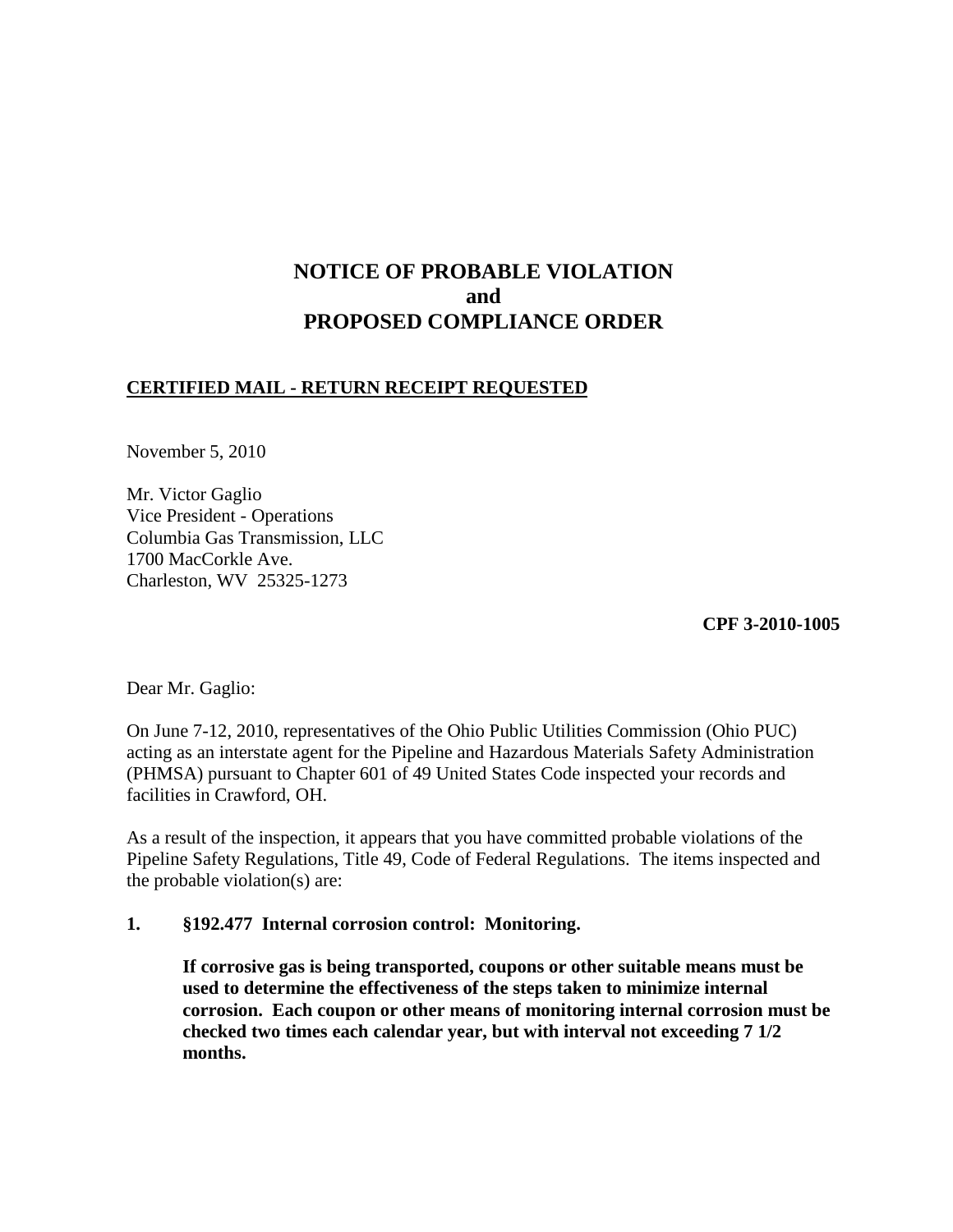Columbia Gas Transmission (CGT) personnel did not did not meet the required interval for monitoring the internal corrosion coupons. Review of the records found that the asset (coupon) #911063 (Benton compressor station yard) was evaluated for internal corrosion on 9/17/08. The next time the coupon was evaluated was on 6/4/09, which exceeded the 7½ month criteria.

## **2. §192.479 Atmospheric corrosion control; General.**

# **a) Each operator must clean and coat each pipeline or portion of pipeline that is exposed to the atmosphere, except pipelines under paragraph (c) of this section.**

CGT personnel did not clean or coat several exposures at ground level identified during the Ohio PUC's field evaluation of the system. While in the field, our inspector found three exposures that were not in CGT's atmospheric corrosion control program. While it is unknown when these exposures occurred, it was noted that at least one of them exhibited corrosion pits. One exposure was found on line SRW 8510 and two exposures were found on line R467. Additionally, on all three, the air-to-soil interfaces were not addressed.

#### Proposed Compliance Order

With respect to item 2 pursuant to 49 United States Code § 60118, the Pipeline and Hazardous Materials Safety Administration proposes to issue a Compliance Order to Columbia Gas Transmission, LLC. Please refer to the *Proposed Compliance Order*, which is enclosed and made a part of this Notice.

### Warning Items

With respect to item 1, we have reviewed the circumstances and supporting documents involved in this case and have decided not to conduct additional enforcement action or penalty assessment proceedings at this time. We advise you to promptly correct these item(s). Be advised that failure to do so may result in Columbia gas Transmission being subject to additional enforcement action.

### Response to this Notice

Enclosed as part of this Notice is a document entitled *Response Options for Pipeline Operators in Compliance Proceedings*. Please refer to this document and note the response options. Be advised that all material you submit in response to this enforcement action is subject to being made publicly available. If you believe that any portion of your responsive material qualifies for confidential treatment under 5 U.S.C. 552(b), along with the complete original document you must provide a second copy of the document with the portions you believe qualify for confidential treatment redacted and an explanation of why you believe the redacted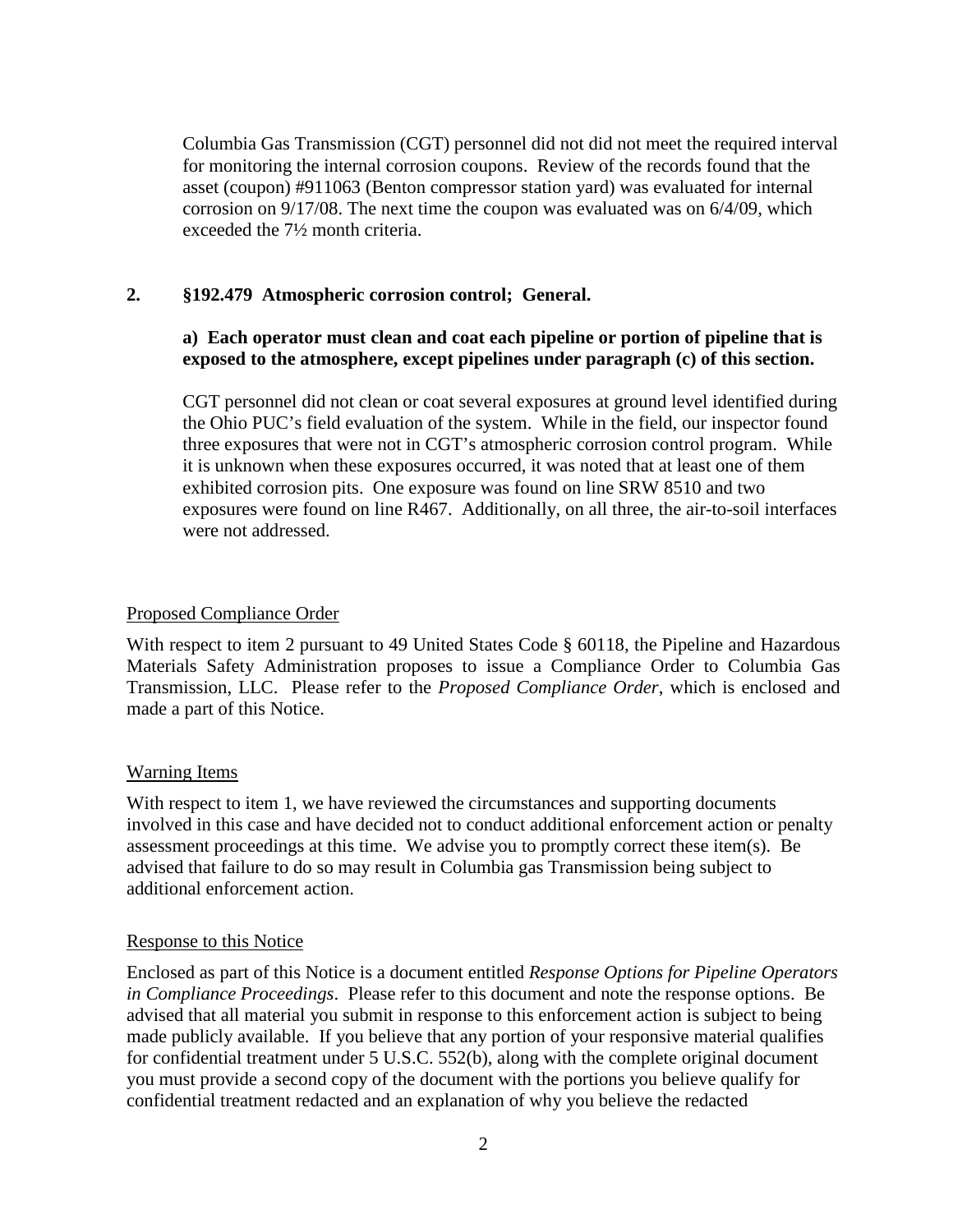information qualifies for confidential treatment under 5 U.S.C. 552(b). If you do not respond within 30 days of receipt of this Notice, this constitutes a waiver of your right to contest the allegations in this Notice and authorizes the Associate Administrator for Pipeline Safety to find facts as alleged in this Notice without further notice to you and to issue a Final Order.

In your correspondence on this matter, please refer to **CPF 3-2010-1005** and for each document you submit, please provide a copy in electronic format whenever possible.

Sincerely,

David Barrett Director, Central Region Pipeline and Hazardous Materials Safety Administration

Enclosures: *Proposed Compliance Order Response Options for Pipeline Operators in Compliance Proceedings*